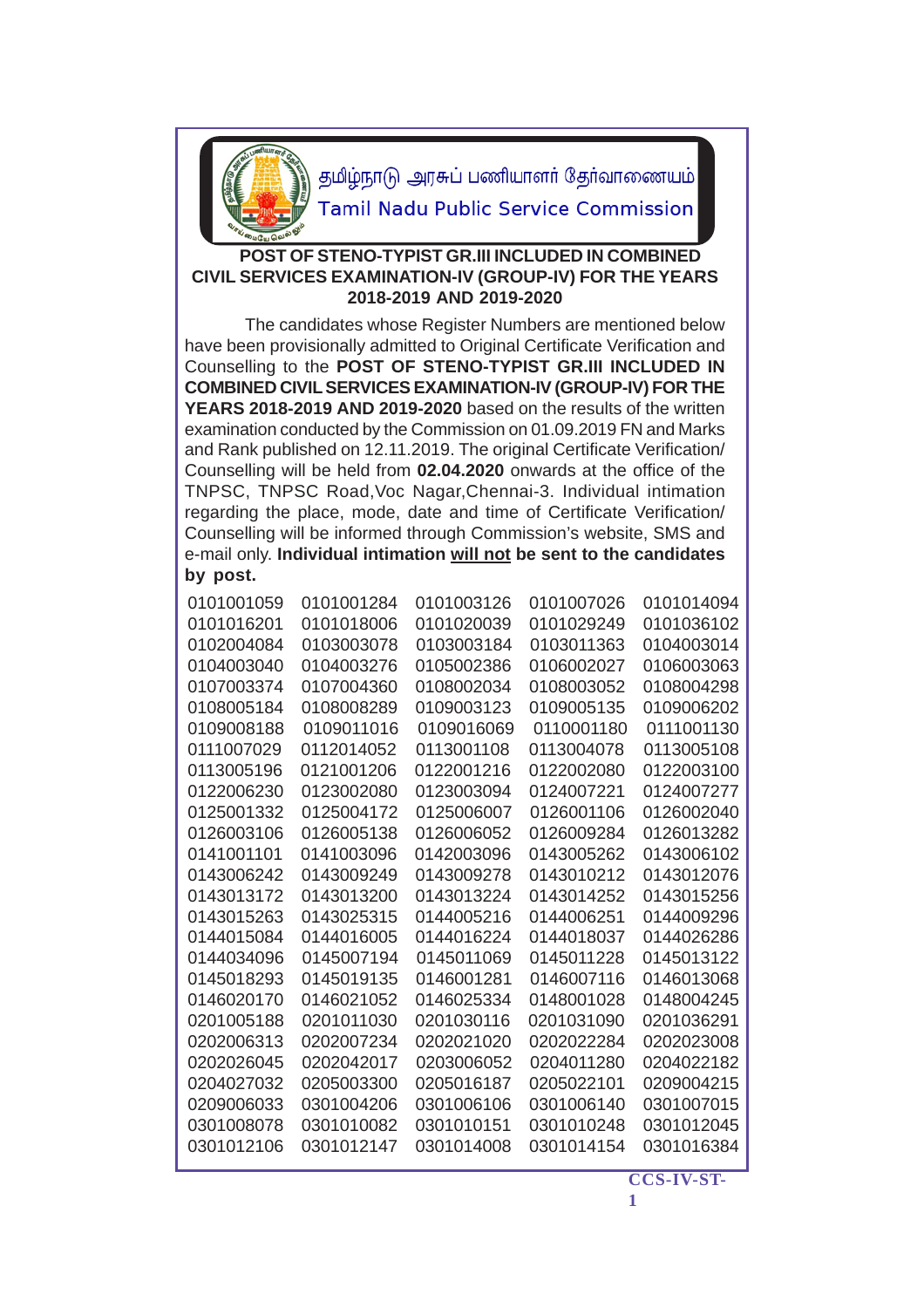| 0301018255 | 0301019097 | 0301019184 | 0301019274 | 0301020122 |
|------------|------------|------------|------------|------------|
| 0301022054 | 0301025044 | 0301025057 | 0301025118 | 0301026036 |
| 0301027178 | 0301028092 | 0301028108 | 0301029192 | 0301032220 |
|            |            |            |            |            |
| 0301033184 | 0301035291 | 0301035322 | 0301038148 | 0301038150 |
| 0301038158 | 0301041296 | 0301042101 | 0301045198 | 0301045220 |
| 0301046112 | 0301047116 | 0301048187 | 0301048280 | 0301050186 |
| 0301052122 | 0301053001 | 0301053167 | 0301053194 | 0301053341 |
| 0301054115 | 0301056114 | 0301057026 | 0301057050 | 0301058043 |
| 0301058049 | 0301058152 | 0301058288 | 0301060156 | 0301064011 |
| 0302001200 | 0302017223 | 0302022145 | 0302027008 | 0302030252 |
| 0304003186 | 0304005202 | 0304008277 | 0304010104 | 0304010298 |
| 0304013020 | 0304015054 | 0304015202 | 0305004104 | 0305004220 |
| 0305016010 | 0305016068 | 0305021269 | 0305024253 | 0306001324 |
| 0306009268 | 0306019152 | 0306020072 | 0308013156 | 0309004294 |
| 0401003276 | 0401013291 | 0401013304 | 0401015006 | 0401015091 |
| 0401020297 | 0401024135 | 0401030223 | 0401034113 | 0401041297 |
| 0401045262 | 0401051074 | 0401054024 | 0401058017 | 0401059196 |
| 0401068182 | 0401069115 | 0402009068 | 0404024129 | 0405013064 |
| 0406005281 | 0406009052 | 0406009117 | 0407007120 | 0407012109 |
| 0501001211 | 0501002074 | 0501006148 | 0501022221 | 0501028185 |
| 0501030239 | 0501034006 | 0502010055 | 0505006122 | 0505016238 |
| 0505016342 | 0505018048 | 0506006206 | 0507011153 | 0509009265 |
| 0509014256 | 0601002198 | 0601006290 | 0601007350 | 0601010274 |
| 0601011120 | 0601013204 | 0601014213 | 0601015238 | 0601025292 |
| 0601026296 | 0601027216 | 0601033113 | 0601037271 | 0601038032 |
| 0601038216 | 0601041023 | 0602005196 | 0602008271 | 0602013066 |
| 0603003200 | 0603007262 | 0603011298 | 0603013060 | 0603015232 |
| 0603019184 | 0603021202 | 0603024065 | 0603024138 | 0603029024 |
| 0604002048 | 0604003280 | 0604004332 | 0604007174 | 0604008014 |
| 0604008185 | 0604010183 | 0604010258 | 0604010317 | 0604011166 |
| 0604014172 | 0604014314 | 0604014382 | 0604015009 | 0606013219 |
| 0701001214 | 0701002010 | 0701002224 | 0701003129 | 0701003258 |
| 0701003287 | 0701004067 | 0701004125 | 0701004218 | 0701004246 |
| 0701004278 | 0701005032 | 0701005170 | 0701005232 | 0701006016 |
| 0701006174 | 0701006184 | 0701007366 | 0701008037 | 0701009105 |
| 0701009293 | 0701009341 | 0701010044 | 0701010185 | 0701010211 |
| 0701011146 | 0701016074 | 0701018052 | 0701018102 | 0701018254 |
| 0701019020 | 0701019052 | 0701020096 | 0701021114 | 0701022211 |
| 0701023016 | 0701023018 | 0701023055 | 0701023063 | 0701023170 |
| 0701024194 | 0701025057 | 0701027284 | 0701028203 | 0701028302 |
| 0701028353 | 0701030018 | 0701030097 | 0701030256 | 0701031146 |
| 0701031321 | 0701031388 | 0701032042 | 0701032129 | 0701032347 |
| 0701032372 | 0701033086 | 0701033284 | 0701034112 | 0701034279 |
| 0701034284 | 0701035068 | 0701036138 | 0701036142 | 0701036190 |
| 0701037014 | 0701037094 | 0701037192 | 0701037196 | 0701038093 |
| 0701039142 | 0701039180 | 0701039235 | 0701040024 | 0701041186 |
| 0701042028 | 0701044036 | 0701045076 | 0701046226 | 0701047234 |
| 0701048024 | 0701048115 | 0701048161 | 0701048212 | 0701049143 |
| 0701050038 | 0701052062 | 0701054025 | 0701054169 | 0701054182 |
|            |            |            |            |            |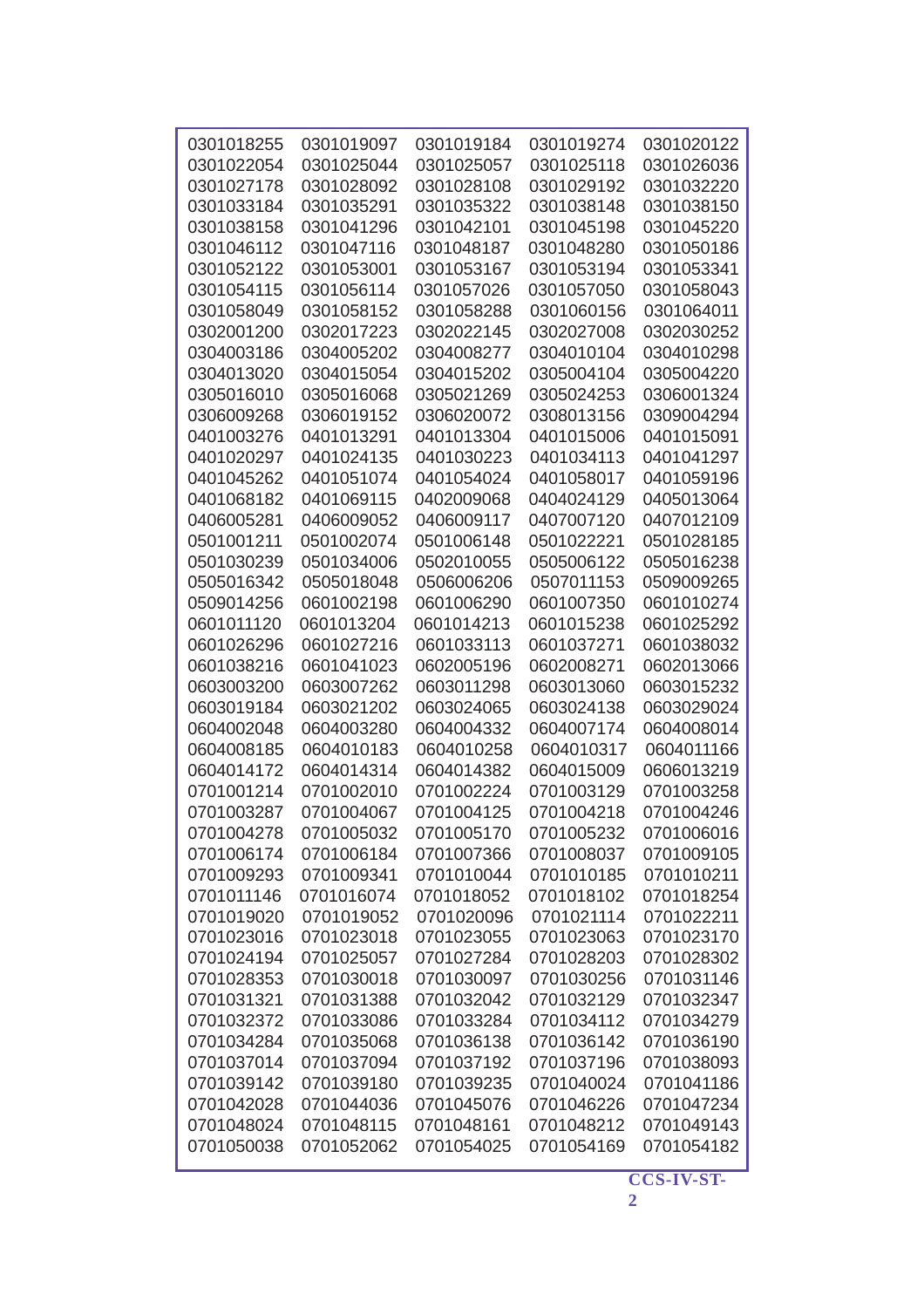| 0701054196 | 0701054366 | 0701055186 | 0701056142 |            |
|------------|------------|------------|------------|------------|
|            |            |            |            | 0701057052 |
| 0701057064 | 0701057084 | 0701057344 | 0701058059 | 0701058128 |
| 0701059267 | 0701060108 | 0701060200 | 0701060327 | 0701061088 |
| 0701061098 | 0701061318 | 0701062055 | 0701062131 | 0701064042 |
| 0701064277 | 0701066061 | 0701066085 | 0701067136 | 0701069081 |
| 0701070110 | 0701070217 | 0703002386 | 0703007280 | 0703008122 |
| 0703011215 | 0703012162 | 0703016184 | 0703020034 | 0705012176 |
| 0708003264 | 0708006009 | 0708006132 | 0708007082 | 0708007234 |
| 0708020046 | 0708022138 | 0708024086 | 0708025091 | 0708036118 |
| 0709005196 | 0709006016 | 0709007040 | 0711001008 | 0711001118 |
| 0711003113 | 0711006234 | 0711006283 | 0711009108 | 0711014003 |
| 0713001162 | 0713001303 | 0713003036 | 0713004300 | 0713006168 |
| 0713006215 | 0713006217 | 0713006229 | 0713007218 | 0713008132 |
| 0713008133 | 0713009100 | 0713009232 | 0713010022 | 0713010051 |
| 0713010116 | 0713010146 | 0713010240 | 0713010276 | 0713012054 |
| 0713013081 | 0713013163 | 0713013216 | 0801004244 | 0801005224 |
| 0801005396 | 0801006246 | 0801008008 | 0801009098 | 0801010146 |
| 0801012196 | 0801012236 | 0801014282 | 0801015030 | 0801015114 |
| 0801015322 | 0801016044 | 0801016308 | 0801017026 | 0801017050 |
|            |            |            |            |            |
| 0801018060 | 0801022364 | 0801022386 | 0801029214 | 0801030162 |
| 0801031288 | 0801032154 | 0801032199 | 0801034173 | 0801034245 |
| 0801034256 | 0801036047 | 0801036056 | 0801036204 | 0801036222 |
| 0801038174 | 0801040193 | 0801041216 | 0801041221 | 0802001062 |
| 0802001102 | 0802005059 | 0802005197 | 0802006053 | 0802006057 |
| 0802006250 | 0803006238 | 0803007154 | 0803012110 | 0803013136 |
| 0803017062 | 0803017070 | 0803023106 | 0803023118 | 0803026020 |
| 0803029060 | 0803029062 | 0803032140 | 0804001170 | 0804001266 |
| 0804002014 | 0804005046 | 0804005264 | 0804014253 | 0804014287 |
| 0804017024 | 0804017177 | 0804018226 | 0804020036 | 0804022182 |
| 0804023112 | 0804024380 | 0804027146 | 0805001239 | 0901004218 |
| 0901008038 | 0901008112 | 0901008180 | 0901010272 | 0901012060 |
| 0901012202 | 0901015012 | 0901016152 | 0901017256 | 0901018275 |
| 0901021375 | 0901022134 | 0901025308 | 0901028167 | 0901030375 |
| 0901039141 | 0901041145 | 0903005329 | 0904002299 | 0905006090 |
| 0905007087 | 0905008034 | 0905008164 | 0905008276 | 0905011132 |
| 0906002137 | 1001002150 | 1001005060 | 1001006368 | 1001007250 |
| 1001008136 | 1001013060 | 1001013230 | 1001029205 | 1001031357 |
| 1001035065 | 1001035202 | 1001035290 | 1001039080 | 1001039201 |
| 1001041159 | 1001042200 | 1001043168 | 1001048144 | 1001049116 |
| 1001052068 | 1001052146 | 1001069096 | 1001069130 | 1001081051 |
| 1001086187 | 1001087006 | 1002002242 | 1002006132 | 1002013113 |
| 1002016140 | 1002017051 | 1002019061 | 1002020276 | 1002021190 |
|            |            |            |            |            |
| 1002026236 | 1002033040 | 1002034038 | 1002035314 | 1002036353 |
| 1002038250 | 1002040023 | 1002041030 | 1002042256 | 1002044294 |
| 1002048098 | 1002049166 | 1002052073 | 1002055123 | 1002058004 |
| 1002065107 | 1002067067 | 1003018053 | 1003019269 | 1004004104 |
| 1004005004 | 1004006006 | 1004013088 | 1004016161 | 1004017173 |
| 1005001116 | 1005002012 | 1005002078 | 1005002195 | 1005002202 |
| 1005002256 | 1005003140 | 1005004023 | 1005004088 | 1005004295 |
|            |            |            |            |            |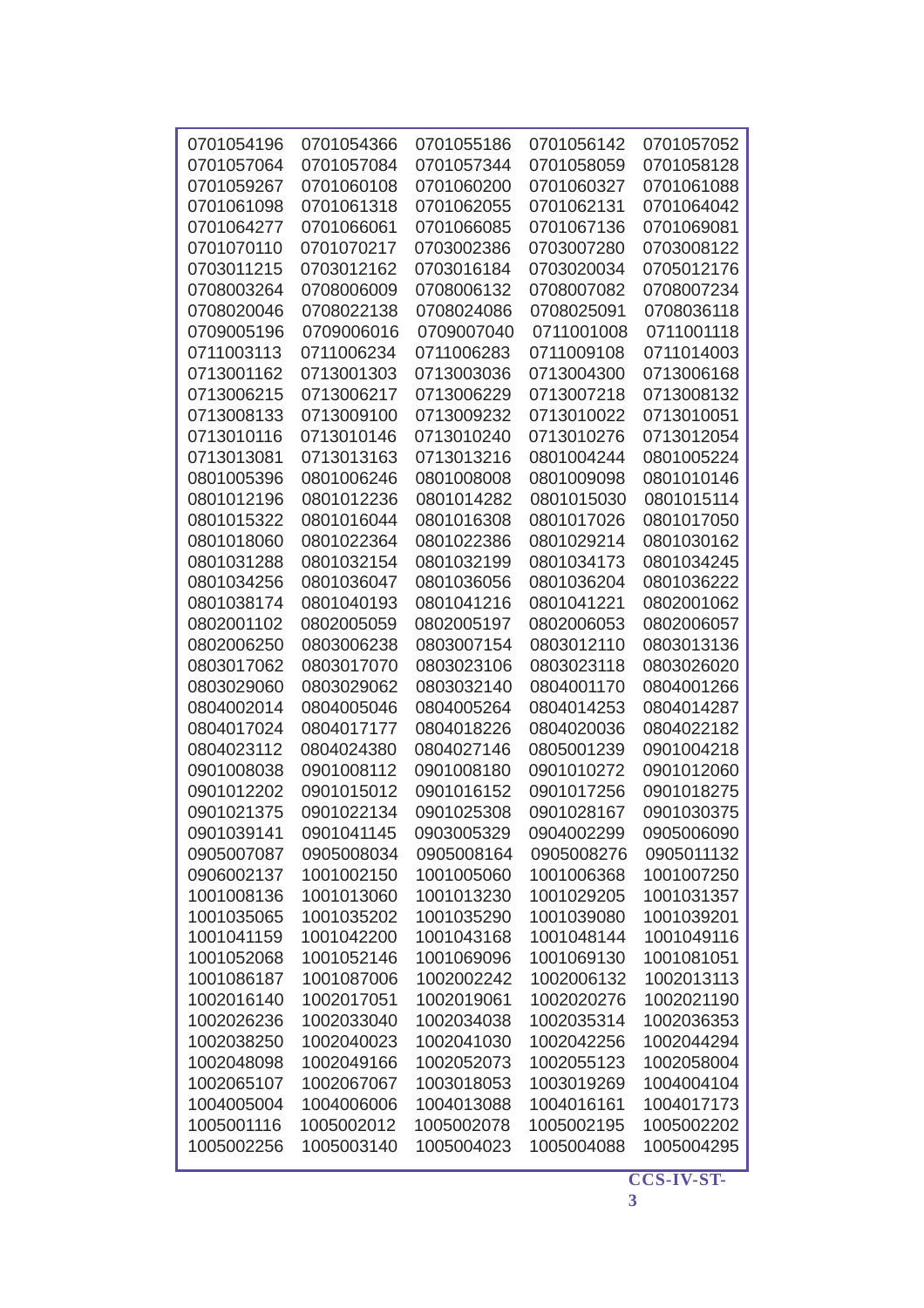| 1005005009 | 1005005286 | 1005007081 | 1005009059 | 1005009164 |
|------------|------------|------------|------------|------------|
| 1005009247 | 1005010141 | 1005010171 | 1005011001 | 1005012064 |
| 1005013049 | 1005013149 | 1005014021 | 1005014068 | 1005014220 |
| 1005014356 | 1005015076 | 1005015201 | 1005015306 | 1005016011 |
| 1005016208 | 1005016210 | 1005016230 | 1005017331 | 1005018228 |
| 1005019105 | 1005019148 | 1005019156 | 1005019270 | 1005020058 |
| 1005020091 | 1005020164 | 1005020220 | 1005020258 | 1005020283 |
| 1005021076 | 1005022032 | 1005022108 | 1005022241 | 1005022252 |
| 1005022272 | 1005023138 | 1005023250 | 1005023314 | 1005023350 |
| 1005023352 | 1005023392 | 1005025055 | 1005025166 | 1005026141 |
| 1005026252 | 1005027107 | 1005027145 | 1005028101 | 1005028249 |
| 1005029219 | 1005030134 | 1005030168 | 1005030196 | 1006010136 |
| 1006015022 | 1006026094 | 1007004058 | 1008001112 | 1009004160 |
| 1009005300 | 1009007010 | 1009007098 | 1009013032 | 1009016181 |
| 1010002070 | 1010003150 | 1010006068 | 1010007030 | 1010012124 |
| 1010016295 | 1010017189 | 1101001127 | 1101004233 | 1101006012 |
| 1101006096 | 1101006186 | 1101006291 | 1101008056 | 1101009282 |
| 1101010223 | 1101015177 | 1101016102 | 1101019228 | 1101022148 |
| 1102001139 | 1104022091 | 1104024193 | 1106002220 | 1107001044 |
| 1107001242 | 1107002176 | 1107003123 | 1108017048 | 1201004120 |
| 1201005020 | 1201006083 | 1201006265 | 1201009084 | 1201009280 |
| 1201010072 | 1201013224 | 1201013282 | 1201014142 | 1201014146 |
|            |            |            |            |            |
| 1201015033 | 1201016124 | 1201018294 | 1201022018 | 1201022098 |
| 1201024030 | 1201024083 | 1201025060 | 1201025271 | 1201027258 |
| 1201027288 | 1201030224 | 1201035086 | 1201035184 | 1201037020 |
| 1201039296 | 1201040008 | 1201040044 | 1201041009 | 1201041182 |
| 1201041240 | 1201041285 | 1201043195 | 1201048049 | 1201048199 |
| 1202001255 | 1202004066 | 1202008164 | 1202010111 | 1202010212 |
| 1202022101 | 1203027117 | 1203030032 | 1203033074 | 1203034045 |
| 1204001294 | 1204002033 | 1204003124 | 1204005220 | 1204010032 |
| 1204011108 | 1204012178 | 1204013057 | 1204014178 | 1204015024 |
| 1204015291 | 1204017103 | 1204021014 | 1204021065 | 1204023010 |
| 1204024123 | 1204026083 | 1204027037 | 1204027200 | 1204030215 |
| 1206002209 | 1206005024 | 1207003035 | 1207003254 | 1207005045 |
| 1207007029 | 1207007287 | 1302001100 | 1302005063 | 1304003026 |
| 1401004278 | 1401012156 | 1401015232 | 1401025030 | 1401029083 |
| 1401036141 | 1403002194 | 1501006218 | 1501007024 | 1501012162 |
| 1501030272 | 1501038353 | 1502005168 | 1601001044 | 1601013092 |
| 1601016266 | 1601018114 | 1601032128 | 1601035267 | 1605015198 |
| 1605016014 | 1605016211 | 1605035259 | 1701001068 | 1701001184 |
| 1701003256 | 1701004162 | 1701008176 | 1701011128 | 1701017102 |
| 1701023119 | 1701025022 | 1701027010 | 1701029330 | 1701030174 |
| 1701030266 | 1701044171 | 1701051057 | 1701053005 | 1701053160 |
| 1701054190 | 1701056157 | 1701080233 | 1702001260 | 1702004025 |
| 1702005076 | 1702006257 | 1702007210 | 1702009012 | 1702015144 |
| 1702019228 | 1702020009 | 1702020234 | 1702022069 | 1702023066 |
| 1702029258 | 1702030272 | 1703001120 | 1703003075 | 1703010063 |
| 1703014122 | 1703014158 | 1703015223 | 1703016046 | 1703021004 |
| 1705006100 | 1705009007 | 1705014083 | 1705015072 | 1705023180 |
|            |            |            |            |            |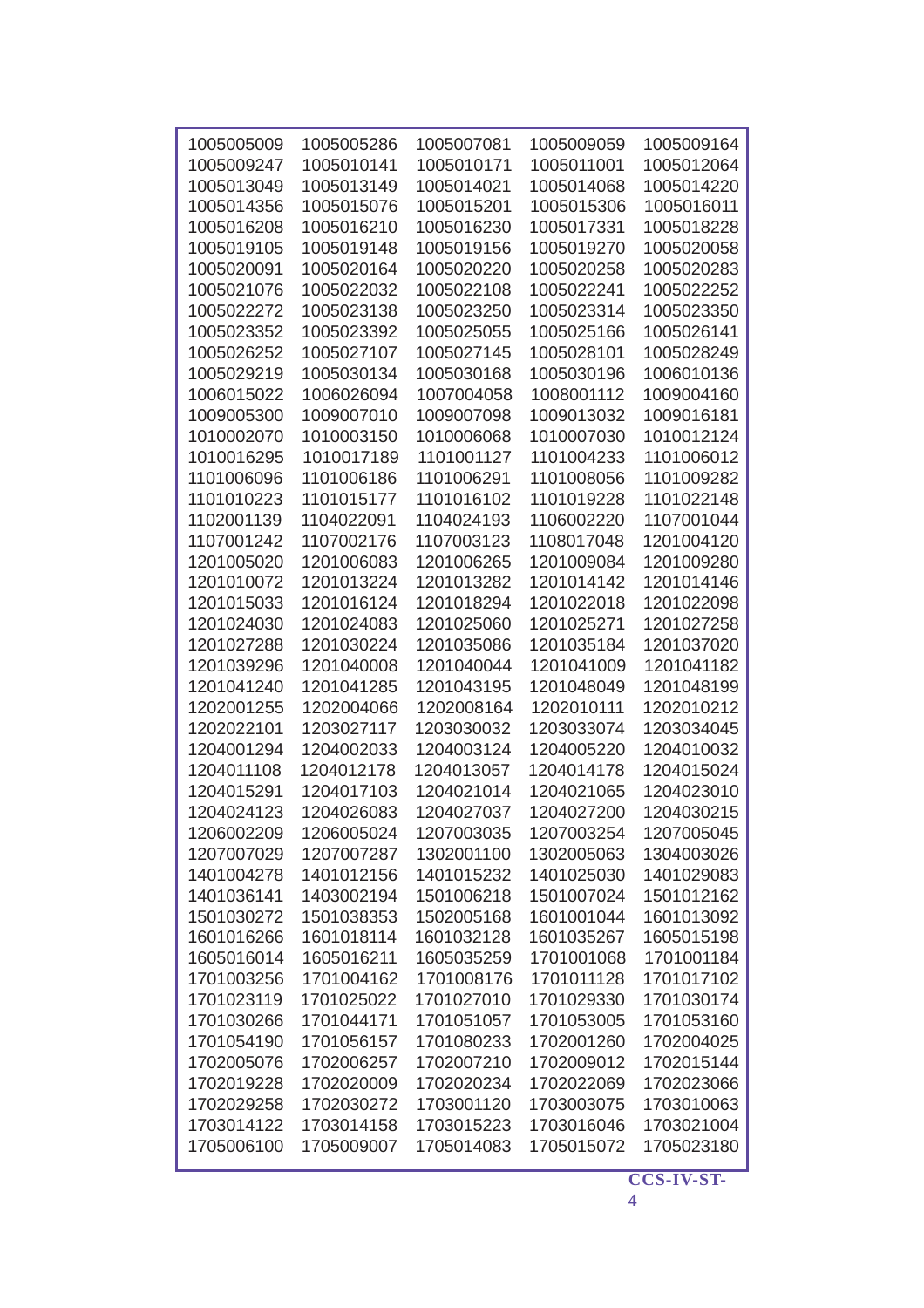| 1705032139 | 1706022275 | 1706030030 | 1707001063 | 1707003280 |
|------------|------------|------------|------------|------------|
| 1707004204 | 1707008082 | 1708013124 | 1709003064 | 1711002207 |
| 1711003200 | 1712003144 | 1713005161 | 1801024108 | 1802003087 |
| 1802005166 | 1804006110 | 1804014228 | 1901013016 | 1901018056 |
| 1901028142 | 1901031056 | 1901039129 | 1902001262 | 1902003277 |
| 1902004081 | 1902004254 | 1902014199 | 1902015090 | 1902015270 |
| 1902038073 | 1904003128 | 1904006224 | 1905008218 | 1905024161 |
| 1908003028 | 2001001124 | 2001010274 | 2001015264 | 2001027230 |
| 2002012130 | 2003007274 | 2004010218 | 2005001116 | 2005001136 |
| 2005003360 | 2005004108 | 2005009026 | 2005012156 | 2005021122 |
| 2005034083 | 2005036167 | 2101003036 | 2101005160 | 2103003139 |
| 2103003156 | 2103008013 | 2103009200 | 2103010219 | 2103013098 |
| 2104007150 | 2106010240 | 2107003062 | 2107007054 | 2107008256 |
| 2108011063 | 2109003354 | 2109011219 | 2109013318 | 2110005224 |
|            |            |            |            |            |
| 2110006066 | 2110010212 | 2110010238 | 2110013026 | 2111003054 |
| 2111007280 | 2201002219 | 2201003068 | 2201007058 | 2201010084 |
| 2201010231 | 2201015072 | 2201021144 | 2201023286 | 2201024078 |
| 2201028101 | 2201029117 | 2201030052 | 2201030153 | 2201032030 |
| 2201033104 | 2201034131 | 2201036199 | 2201036284 | 2201040112 |
| 2201040291 | 2201042049 | 2201042196 | 2201043269 | 2201045061 |
| 2201046105 | 2201046217 | 2201047287 | 2201048108 | 2201050186 |
| 2202001061 | 2202002080 | 2202005064 | 2202006182 | 2202007149 |
| 2202007196 | 2202016291 | 2202018172 | 2202022192 | 2202027292 |
| 2202028045 | 2203001239 | 2205001086 | 2205001219 | 2205002121 |
| 2205003218 | 2205004133 | 2205005286 | 2205006046 | 2205007150 |
| 2205008092 | 2205009030 | 2205010122 | 2205011098 | 2205011128 |
| 2206001334 | 2206003077 | 2206004085 | 2206005013 | 2206007012 |
| 2207011262 | 2207014218 | 2207014372 | 2209001086 | 2209002122 |
| 2209003292 | 2209005170 | 2209006125 | 2210001194 | 2301001279 |
| 2301003242 | 2301004256 | 2301008276 | 2301010248 | 2301013251 |
| 2301019033 | 2301023112 | 2301024011 | 2303003202 | 2303015171 |
| 2304003110 | 2304007198 | 2304008285 | 2306005132 | 2306005186 |
| 2306011162 | 2306011188 | 2306013138 | 2306013166 | 2306013190 |
| 2306015175 | 2306016135 | 2401007142 | 2401008013 | 2401016014 |
| 2401017052 | 2401019096 | 2401021010 | 2401024080 | 2401027023 |
|            |            | 2401036156 | 2401044158 |            |
| 2401032271 | 2401035215 |            |            | 2401046068 |
| 2401046296 | 2401046300 | 2401047300 | 2403003092 | 2403011136 |
| 2403020282 | 2403023062 | 2403024216 | 2403028186 | 2403029200 |
| 2403030268 | 2403031080 | 2403031099 | 2403035013 | 2403036027 |
| 2404002023 | 2407007246 | 2407016007 | 2501004036 | 2501005291 |
| 2501007201 | 2501011039 | 2501011042 | 2501015249 | 2501016233 |
| 2501018072 | 2501018224 | 2501022191 | 2501024250 | 2502002080 |
| 2502004334 | 2502007163 | 2502007248 | 2502008030 | 2502008158 |
| 2502014155 | 2503010013 | 2503012035 | 2503014005 | 2504007022 |
| 2504009276 | 2504010312 | 2504014268 | 2504016074 | 2504021194 |
| 2505008294 | 2505011002 | 2505014330 | 2505014373 | 2505015157 |
| 2506002020 | 2506009110 | 2506009149 | 2506017114 | 2506017262 |
| 2506021066 | 2506022353 | 2507001039 | 2507011226 | 2507016339 |
| 2507016380 | 2508004051 | 2508004102 | 2508005138 | 2508005190 |
|            |            |            |            |            |

 $\frac{\text{CCS-IV-ST-}}{5}$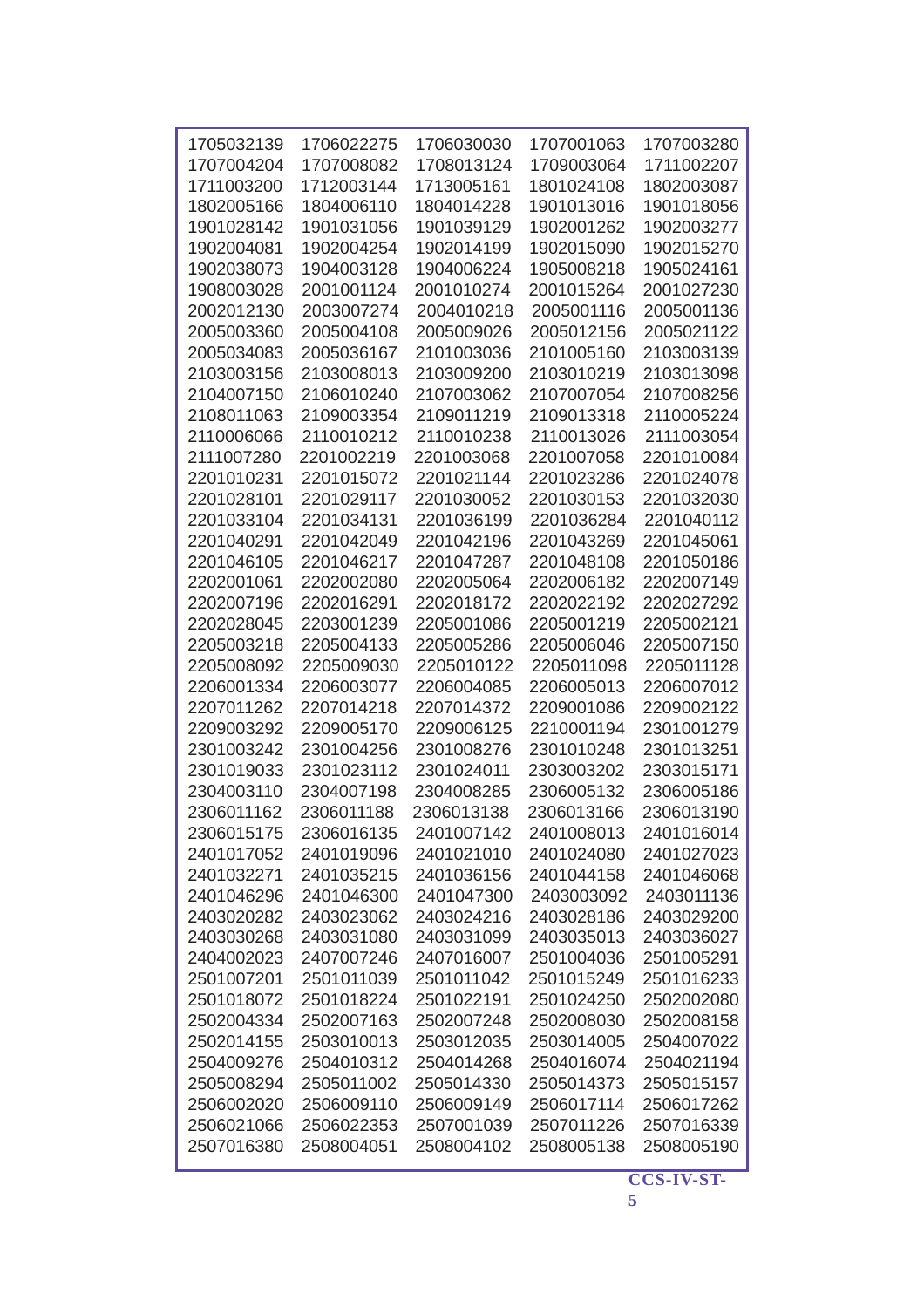| 2508013052<br>2509002222<br>2509002294<br>2509003248<br>2509003274<br>2509008100<br>2509014023<br>2509022100<br>2509026149<br>2509028169<br>2510004118<br>2510006295<br>2510010350<br>2510004154<br>2510009144<br>2510015016<br>2510024267<br>2601005042<br>2601005094<br>2601005314<br>2601008225<br>2601012279<br>2601015198<br>2601010177<br>2601014063<br>2601020079<br>2602005062<br>2602010214<br>2602010274<br>2602012055<br>2602012058<br>2602013077<br>2603001222<br>2603004260<br>2603004038<br>2603005238<br>2603005278<br>2603006032<br>2603006346<br>2603007078<br>2603008138<br>2603014004<br>2603011077<br>2603016068<br>2603016147<br>2603016274<br>2603017052<br>2603017062<br>2603017136<br>2603018133<br>2603019054<br>2603025113<br>2603020210<br>2603020239<br>2603022103<br>2603026185<br>2605001042<br>2605017078<br>2603027104<br>2605002044<br>2605018290<br>2605030255<br>2605035161<br>2605023122<br>2605028172<br>2605043056<br>2605047185<br>2605048343<br>2605038396<br>2605047244<br>2606004020<br>2606004082<br>2607001142<br>2607001039<br>2607001101<br>2607001194<br>2607001214<br>2607001230<br>2607001246<br>2607002024<br>2607002074<br>2607002086<br>2607002253<br>2607002260<br>2607002284<br>2607003062<br>2607003092<br>2607003148<br>2607003158<br>2607003212<br>2607003220<br>2607003242<br>2607003279<br>2607003292<br>2607004006<br>2607004038<br>2607004046<br>2607004064<br>2607004124<br>2607004140<br>2607004200<br>2607004231<br>2607004284<br>2607005018<br>2607005081<br>2607005097<br>2607005102<br>2607005138<br>2607005168<br>2607005181<br>2607005187<br>2607005205<br>2607005239<br>2607006028<br>2607006067<br>2607006096<br>2607006122<br>2607006128<br>2607006148<br>2607006192<br>2607006196<br>2607006218<br>2607006224<br>2607007010<br>2607007065<br>2607007200<br>2607007220<br>2607007226<br>2607007244<br>2607007280<br>2607007289<br>2607007300<br>2607008060<br>2607008084<br>2607008110<br>2607008206<br>2607008215<br>2607008223<br>2607008244<br>2607008263<br>2607008282<br>2607008369<br>2607008316<br>2607008334<br>2607008388<br>2607008392<br>2607009014<br>2607009034<br>2607009036<br>2607009043 |
|----------------------------------------------------------------------------------------------------------------------------------------------------------------------------------------------------------------------------------------------------------------------------------------------------------------------------------------------------------------------------------------------------------------------------------------------------------------------------------------------------------------------------------------------------------------------------------------------------------------------------------------------------------------------------------------------------------------------------------------------------------------------------------------------------------------------------------------------------------------------------------------------------------------------------------------------------------------------------------------------------------------------------------------------------------------------------------------------------------------------------------------------------------------------------------------------------------------------------------------------------------------------------------------------------------------------------------------------------------------------------------------------------------------------------------------------------------------------------------------------------------------------------------------------------------------------------------------------------------------------------------------------------------------------------------------------------------------------------------------------------------------------------------------------------------------------------------------------------------------------------------------------------------------------------------------------------------------------------------------------------------------------------------------------------------------------------------------------------------------------------------------------------------------------------------|
|                                                                                                                                                                                                                                                                                                                                                                                                                                                                                                                                                                                                                                                                                                                                                                                                                                                                                                                                                                                                                                                                                                                                                                                                                                                                                                                                                                                                                                                                                                                                                                                                                                                                                                                                                                                                                                                                                                                                                                                                                                                                                                                                                                                  |
|                                                                                                                                                                                                                                                                                                                                                                                                                                                                                                                                                                                                                                                                                                                                                                                                                                                                                                                                                                                                                                                                                                                                                                                                                                                                                                                                                                                                                                                                                                                                                                                                                                                                                                                                                                                                                                                                                                                                                                                                                                                                                                                                                                                  |
|                                                                                                                                                                                                                                                                                                                                                                                                                                                                                                                                                                                                                                                                                                                                                                                                                                                                                                                                                                                                                                                                                                                                                                                                                                                                                                                                                                                                                                                                                                                                                                                                                                                                                                                                                                                                                                                                                                                                                                                                                                                                                                                                                                                  |
|                                                                                                                                                                                                                                                                                                                                                                                                                                                                                                                                                                                                                                                                                                                                                                                                                                                                                                                                                                                                                                                                                                                                                                                                                                                                                                                                                                                                                                                                                                                                                                                                                                                                                                                                                                                                                                                                                                                                                                                                                                                                                                                                                                                  |
|                                                                                                                                                                                                                                                                                                                                                                                                                                                                                                                                                                                                                                                                                                                                                                                                                                                                                                                                                                                                                                                                                                                                                                                                                                                                                                                                                                                                                                                                                                                                                                                                                                                                                                                                                                                                                                                                                                                                                                                                                                                                                                                                                                                  |
|                                                                                                                                                                                                                                                                                                                                                                                                                                                                                                                                                                                                                                                                                                                                                                                                                                                                                                                                                                                                                                                                                                                                                                                                                                                                                                                                                                                                                                                                                                                                                                                                                                                                                                                                                                                                                                                                                                                                                                                                                                                                                                                                                                                  |
|                                                                                                                                                                                                                                                                                                                                                                                                                                                                                                                                                                                                                                                                                                                                                                                                                                                                                                                                                                                                                                                                                                                                                                                                                                                                                                                                                                                                                                                                                                                                                                                                                                                                                                                                                                                                                                                                                                                                                                                                                                                                                                                                                                                  |
|                                                                                                                                                                                                                                                                                                                                                                                                                                                                                                                                                                                                                                                                                                                                                                                                                                                                                                                                                                                                                                                                                                                                                                                                                                                                                                                                                                                                                                                                                                                                                                                                                                                                                                                                                                                                                                                                                                                                                                                                                                                                                                                                                                                  |
|                                                                                                                                                                                                                                                                                                                                                                                                                                                                                                                                                                                                                                                                                                                                                                                                                                                                                                                                                                                                                                                                                                                                                                                                                                                                                                                                                                                                                                                                                                                                                                                                                                                                                                                                                                                                                                                                                                                                                                                                                                                                                                                                                                                  |
|                                                                                                                                                                                                                                                                                                                                                                                                                                                                                                                                                                                                                                                                                                                                                                                                                                                                                                                                                                                                                                                                                                                                                                                                                                                                                                                                                                                                                                                                                                                                                                                                                                                                                                                                                                                                                                                                                                                                                                                                                                                                                                                                                                                  |
|                                                                                                                                                                                                                                                                                                                                                                                                                                                                                                                                                                                                                                                                                                                                                                                                                                                                                                                                                                                                                                                                                                                                                                                                                                                                                                                                                                                                                                                                                                                                                                                                                                                                                                                                                                                                                                                                                                                                                                                                                                                                                                                                                                                  |
|                                                                                                                                                                                                                                                                                                                                                                                                                                                                                                                                                                                                                                                                                                                                                                                                                                                                                                                                                                                                                                                                                                                                                                                                                                                                                                                                                                                                                                                                                                                                                                                                                                                                                                                                                                                                                                                                                                                                                                                                                                                                                                                                                                                  |
|                                                                                                                                                                                                                                                                                                                                                                                                                                                                                                                                                                                                                                                                                                                                                                                                                                                                                                                                                                                                                                                                                                                                                                                                                                                                                                                                                                                                                                                                                                                                                                                                                                                                                                                                                                                                                                                                                                                                                                                                                                                                                                                                                                                  |
|                                                                                                                                                                                                                                                                                                                                                                                                                                                                                                                                                                                                                                                                                                                                                                                                                                                                                                                                                                                                                                                                                                                                                                                                                                                                                                                                                                                                                                                                                                                                                                                                                                                                                                                                                                                                                                                                                                                                                                                                                                                                                                                                                                                  |
|                                                                                                                                                                                                                                                                                                                                                                                                                                                                                                                                                                                                                                                                                                                                                                                                                                                                                                                                                                                                                                                                                                                                                                                                                                                                                                                                                                                                                                                                                                                                                                                                                                                                                                                                                                                                                                                                                                                                                                                                                                                                                                                                                                                  |
|                                                                                                                                                                                                                                                                                                                                                                                                                                                                                                                                                                                                                                                                                                                                                                                                                                                                                                                                                                                                                                                                                                                                                                                                                                                                                                                                                                                                                                                                                                                                                                                                                                                                                                                                                                                                                                                                                                                                                                                                                                                                                                                                                                                  |
|                                                                                                                                                                                                                                                                                                                                                                                                                                                                                                                                                                                                                                                                                                                                                                                                                                                                                                                                                                                                                                                                                                                                                                                                                                                                                                                                                                                                                                                                                                                                                                                                                                                                                                                                                                                                                                                                                                                                                                                                                                                                                                                                                                                  |
|                                                                                                                                                                                                                                                                                                                                                                                                                                                                                                                                                                                                                                                                                                                                                                                                                                                                                                                                                                                                                                                                                                                                                                                                                                                                                                                                                                                                                                                                                                                                                                                                                                                                                                                                                                                                                                                                                                                                                                                                                                                                                                                                                                                  |
|                                                                                                                                                                                                                                                                                                                                                                                                                                                                                                                                                                                                                                                                                                                                                                                                                                                                                                                                                                                                                                                                                                                                                                                                                                                                                                                                                                                                                                                                                                                                                                                                                                                                                                                                                                                                                                                                                                                                                                                                                                                                                                                                                                                  |
|                                                                                                                                                                                                                                                                                                                                                                                                                                                                                                                                                                                                                                                                                                                                                                                                                                                                                                                                                                                                                                                                                                                                                                                                                                                                                                                                                                                                                                                                                                                                                                                                                                                                                                                                                                                                                                                                                                                                                                                                                                                                                                                                                                                  |
|                                                                                                                                                                                                                                                                                                                                                                                                                                                                                                                                                                                                                                                                                                                                                                                                                                                                                                                                                                                                                                                                                                                                                                                                                                                                                                                                                                                                                                                                                                                                                                                                                                                                                                                                                                                                                                                                                                                                                                                                                                                                                                                                                                                  |
|                                                                                                                                                                                                                                                                                                                                                                                                                                                                                                                                                                                                                                                                                                                                                                                                                                                                                                                                                                                                                                                                                                                                                                                                                                                                                                                                                                                                                                                                                                                                                                                                                                                                                                                                                                                                                                                                                                                                                                                                                                                                                                                                                                                  |
|                                                                                                                                                                                                                                                                                                                                                                                                                                                                                                                                                                                                                                                                                                                                                                                                                                                                                                                                                                                                                                                                                                                                                                                                                                                                                                                                                                                                                                                                                                                                                                                                                                                                                                                                                                                                                                                                                                                                                                                                                                                                                                                                                                                  |
|                                                                                                                                                                                                                                                                                                                                                                                                                                                                                                                                                                                                                                                                                                                                                                                                                                                                                                                                                                                                                                                                                                                                                                                                                                                                                                                                                                                                                                                                                                                                                                                                                                                                                                                                                                                                                                                                                                                                                                                                                                                                                                                                                                                  |
|                                                                                                                                                                                                                                                                                                                                                                                                                                                                                                                                                                                                                                                                                                                                                                                                                                                                                                                                                                                                                                                                                                                                                                                                                                                                                                                                                                                                                                                                                                                                                                                                                                                                                                                                                                                                                                                                                                                                                                                                                                                                                                                                                                                  |
|                                                                                                                                                                                                                                                                                                                                                                                                                                                                                                                                                                                                                                                                                                                                                                                                                                                                                                                                                                                                                                                                                                                                                                                                                                                                                                                                                                                                                                                                                                                                                                                                                                                                                                                                                                                                                                                                                                                                                                                                                                                                                                                                                                                  |
|                                                                                                                                                                                                                                                                                                                                                                                                                                                                                                                                                                                                                                                                                                                                                                                                                                                                                                                                                                                                                                                                                                                                                                                                                                                                                                                                                                                                                                                                                                                                                                                                                                                                                                                                                                                                                                                                                                                                                                                                                                                                                                                                                                                  |
|                                                                                                                                                                                                                                                                                                                                                                                                                                                                                                                                                                                                                                                                                                                                                                                                                                                                                                                                                                                                                                                                                                                                                                                                                                                                                                                                                                                                                                                                                                                                                                                                                                                                                                                                                                                                                                                                                                                                                                                                                                                                                                                                                                                  |
|                                                                                                                                                                                                                                                                                                                                                                                                                                                                                                                                                                                                                                                                                                                                                                                                                                                                                                                                                                                                                                                                                                                                                                                                                                                                                                                                                                                                                                                                                                                                                                                                                                                                                                                                                                                                                                                                                                                                                                                                                                                                                                                                                                                  |
|                                                                                                                                                                                                                                                                                                                                                                                                                                                                                                                                                                                                                                                                                                                                                                                                                                                                                                                                                                                                                                                                                                                                                                                                                                                                                                                                                                                                                                                                                                                                                                                                                                                                                                                                                                                                                                                                                                                                                                                                                                                                                                                                                                                  |
| 2607009122<br>2607009158<br>2607009161<br>2607009218<br>2607009140                                                                                                                                                                                                                                                                                                                                                                                                                                                                                                                                                                                                                                                                                                                                                                                                                                                                                                                                                                                                                                                                                                                                                                                                                                                                                                                                                                                                                                                                                                                                                                                                                                                                                                                                                                                                                                                                                                                                                                                                                                                                                                               |
| 2607009282<br>2607009286<br>2607009290<br>2607009331<br>2607009306                                                                                                                                                                                                                                                                                                                                                                                                                                                                                                                                                                                                                                                                                                                                                                                                                                                                                                                                                                                                                                                                                                                                                                                                                                                                                                                                                                                                                                                                                                                                                                                                                                                                                                                                                                                                                                                                                                                                                                                                                                                                                                               |
| 2607009380<br>2607010092<br>2607010096<br>2607010123<br>2607009388                                                                                                                                                                                                                                                                                                                                                                                                                                                                                                                                                                                                                                                                                                                                                                                                                                                                                                                                                                                                                                                                                                                                                                                                                                                                                                                                                                                                                                                                                                                                                                                                                                                                                                                                                                                                                                                                                                                                                                                                                                                                                                               |
| 2607011022<br>2607010131<br>2607010169<br>2607010170<br>2607011008                                                                                                                                                                                                                                                                                                                                                                                                                                                                                                                                                                                                                                                                                                                                                                                                                                                                                                                                                                                                                                                                                                                                                                                                                                                                                                                                                                                                                                                                                                                                                                                                                                                                                                                                                                                                                                                                                                                                                                                                                                                                                                               |
| 2607011059<br>2607011134<br>2607011152<br>2607011156<br>2607012032                                                                                                                                                                                                                                                                                                                                                                                                                                                                                                                                                                                                                                                                                                                                                                                                                                                                                                                                                                                                                                                                                                                                                                                                                                                                                                                                                                                                                                                                                                                                                                                                                                                                                                                                                                                                                                                                                                                                                                                                                                                                                                               |
| 2607012071<br>2607012081<br>2607012110<br>2607012148<br>2607012195                                                                                                                                                                                                                                                                                                                                                                                                                                                                                                                                                                                                                                                                                                                                                                                                                                                                                                                                                                                                                                                                                                                                                                                                                                                                                                                                                                                                                                                                                                                                                                                                                                                                                                                                                                                                                                                                                                                                                                                                                                                                                                               |
| 2607012247<br>2607012258<br>2607012276<br>2607012299<br>2607012364                                                                                                                                                                                                                                                                                                                                                                                                                                                                                                                                                                                                                                                                                                                                                                                                                                                                                                                                                                                                                                                                                                                                                                                                                                                                                                                                                                                                                                                                                                                                                                                                                                                                                                                                                                                                                                                                                                                                                                                                                                                                                                               |
| 2607012379<br>2607012398<br>2607013034<br>2607014008<br>2607014016                                                                                                                                                                                                                                                                                                                                                                                                                                                                                                                                                                                                                                                                                                                                                                                                                                                                                                                                                                                                                                                                                                                                                                                                                                                                                                                                                                                                                                                                                                                                                                                                                                                                                                                                                                                                                                                                                                                                                                                                                                                                                                               |
| 2607015010<br>2607015060<br>2607015078<br>2607014037<br>2607014042                                                                                                                                                                                                                                                                                                                                                                                                                                                                                                                                                                                                                                                                                                                                                                                                                                                                                                                                                                                                                                                                                                                                                                                                                                                                                                                                                                                                                                                                                                                                                                                                                                                                                                                                                                                                                                                                                                                                                                                                                                                                                                               |
| 2607015098<br>2607016006<br>2607016039<br>2607016085<br>2607016105                                                                                                                                                                                                                                                                                                                                                                                                                                                                                                                                                                                                                                                                                                                                                                                                                                                                                                                                                                                                                                                                                                                                                                                                                                                                                                                                                                                                                                                                                                                                                                                                                                                                                                                                                                                                                                                                                                                                                                                                                                                                                                               |
| 2607016108<br>2607016122<br>2607016139<br>2607017060<br>2607017094                                                                                                                                                                                                                                                                                                                                                                                                                                                                                                                                                                                                                                                                                                                                                                                                                                                                                                                                                                                                                                                                                                                                                                                                                                                                                                                                                                                                                                                                                                                                                                                                                                                                                                                                                                                                                                                                                                                                                                                                                                                                                                               |
| 2607017106<br>2607017144<br>2607017188<br>2607017210<br>2607017244                                                                                                                                                                                                                                                                                                                                                                                                                                                                                                                                                                                                                                                                                                                                                                                                                                                                                                                                                                                                                                                                                                                                                                                                                                                                                                                                                                                                                                                                                                                                                                                                                                                                                                                                                                                                                                                                                                                                                                                                                                                                                                               |
| 2607018039<br>2607018046<br>2607018056<br>2607018070<br>2607018072                                                                                                                                                                                                                                                                                                                                                                                                                                                                                                                                                                                                                                                                                                                                                                                                                                                                                                                                                                                                                                                                                                                                                                                                                                                                                                                                                                                                                                                                                                                                                                                                                                                                                                                                                                                                                                                                                                                                                                                                                                                                                                               |
| 2607018160<br>2607018203<br>2607018154<br>2607018194<br>2607018231                                                                                                                                                                                                                                                                                                                                                                                                                                                                                                                                                                                                                                                                                                                                                                                                                                                                                                                                                                                                                                                                                                                                                                                                                                                                                                                                                                                                                                                                                                                                                                                                                                                                                                                                                                                                                                                                                                                                                                                                                                                                                                               |
| 2607018240<br>2607018252<br>2607018282<br>2607019029<br>2607019054                                                                                                                                                                                                                                                                                                                                                                                                                                                                                                                                                                                                                                                                                                                                                                                                                                                                                                                                                                                                                                                                                                                                                                                                                                                                                                                                                                                                                                                                                                                                                                                                                                                                                                                                                                                                                                                                                                                                                                                                                                                                                                               |
| 2607019079<br>2607019083<br>2607019090<br>2607019121<br>2607019122                                                                                                                                                                                                                                                                                                                                                                                                                                                                                                                                                                                                                                                                                                                                                                                                                                                                                                                                                                                                                                                                                                                                                                                                                                                                                                                                                                                                                                                                                                                                                                                                                                                                                                                                                                                                                                                                                                                                                                                                                                                                                                               |
| 2607019168<br>2607020019<br>2607020042<br>2607020044<br>2607020051                                                                                                                                                                                                                                                                                                                                                                                                                                                                                                                                                                                                                                                                                                                                                                                                                                                                                                                                                                                                                                                                                                                                                                                                                                                                                                                                                                                                                                                                                                                                                                                                                                                                                                                                                                                                                                                                                                                                                                                                                                                                                                               |
| 2607020066<br>2607020105<br>2607020137<br>2607020148<br>2607020172                                                                                                                                                                                                                                                                                                                                                                                                                                                                                                                                                                                                                                                                                                                                                                                                                                                                                                                                                                                                                                                                                                                                                                                                                                                                                                                                                                                                                                                                                                                                                                                                                                                                                                                                                                                                                                                                                                                                                                                                                                                                                                               |
| 2607020178<br>2607021004<br>2607021046<br>2607021054<br>2607021060                                                                                                                                                                                                                                                                                                                                                                                                                                                                                                                                                                                                                                                                                                                                                                                                                                                                                                                                                                                                                                                                                                                                                                                                                                                                                                                                                                                                                                                                                                                                                                                                                                                                                                                                                                                                                                                                                                                                                                                                                                                                                                               |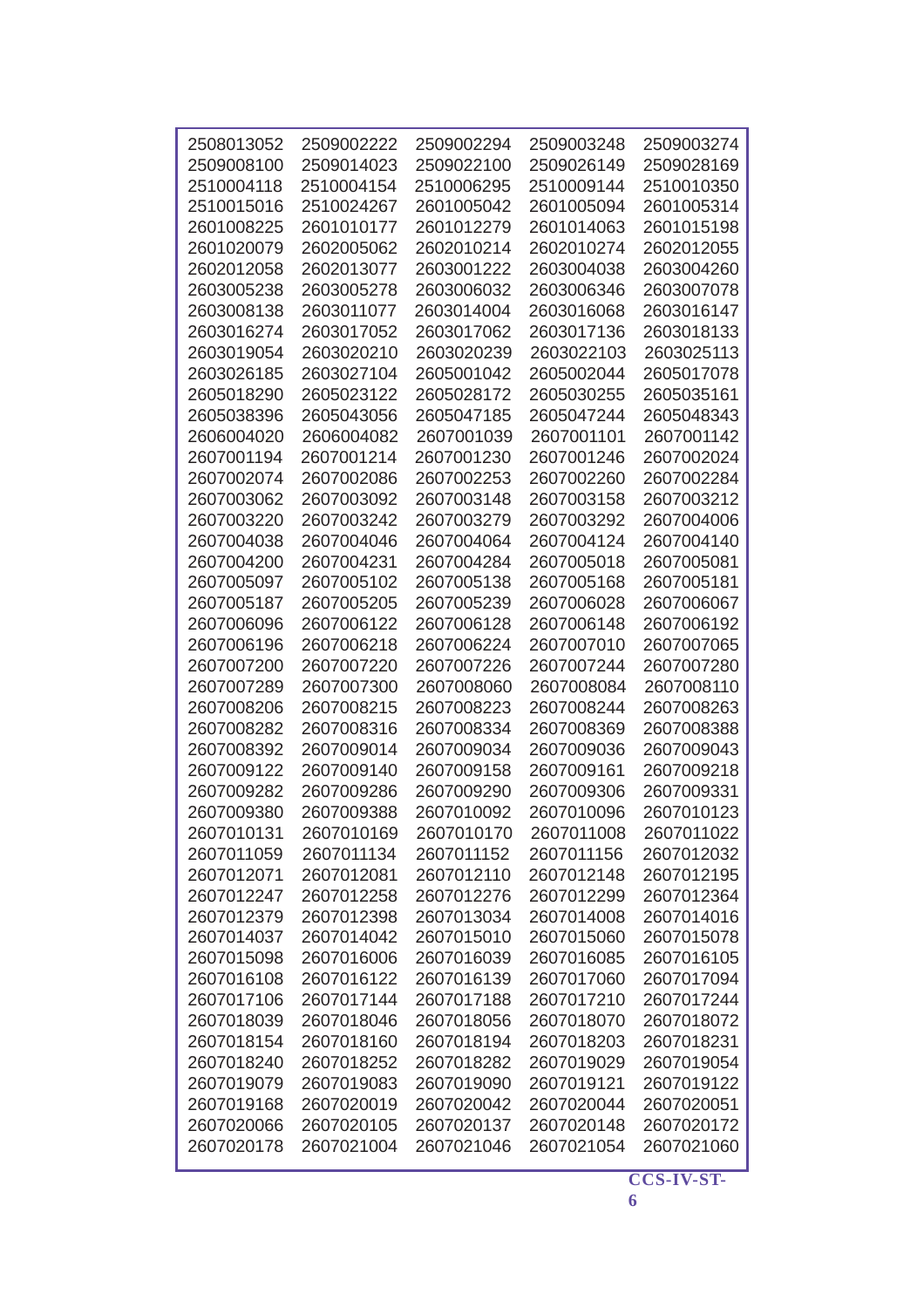| 2607021100 | 2607021168 | 2607021176 | 2607021185 | 2607021193 |
|------------|------------|------------|------------|------------|
| 2607021202 | 2607021203 | 2607021208 | 2607021279 | 2607021312 |
| 2607022044 | 2607022050 | 2607022104 | 2607022122 | 2607022168 |
| 2607022188 | 2607022192 | 2607022286 | 2607023013 | 2607023018 |
| 2607023054 | 2607023062 | 2607023130 | 2607023138 | 2607023221 |
| 2607023237 | 2607023246 | 2607023253 | 2607023259 | 2607024002 |
| 2607024018 | 2607024113 | 2607024140 | 2607024159 | 2607024177 |
| 2607024318 | 2607024319 | 2607024341 | 2607024359 | 2607024382 |
| 2607024395 | 2607024399 | 2607025008 | 2607025011 | 2607025031 |
| 2607025040 | 2607025076 | 2607025112 | 2607026045 | 2607026064 |
| 2607026070 | 2607026071 | 2607026074 | 2607026080 | 2607026170 |
| 2607026210 | 2607026222 | 2607026250 | 2607026297 | 2607027023 |
| 2607027039 | 2607027089 | 2607027192 | 2607027194 | 2607027224 |
| 2607027298 | 2607028076 | 2607028162 | 2607028188 | 2607028192 |
| 2607028205 | 2607028237 | 2607028270 | 2607028288 | 2607029015 |
| 2607029044 | 2607029100 | 2607029108 | 2607029136 | 2607029153 |
| 2607029218 | 2607029224 | 2607029234 | 2607029240 | 2607029249 |
|            |            |            |            | 2607030154 |
| 2607030010 | 2607030015 | 2607030061 | 2607030120 |            |
| 2607030158 | 2607030182 | 2607030194 | 2607030230 | 2607030280 |
| 2607031004 | 2607031014 | 2607031130 | 2607031183 | 2607031212 |
| 2607031238 | 2607031248 | 2607031264 | 2607031288 | 2607032116 |
| 2607032117 | 2607032154 | 2607032162 | 2607032194 | 2607032196 |
| 2607032264 | 2607033006 | 2607033040 | 2607033106 | 2607033118 |
| 2607033135 | 2607033141 | 2607033144 | 2607033180 | 2607033194 |
| 2607033198 | 2607033228 | 2607033230 | 2607033274 | 2607033275 |
| 2607033287 | 2607033300 | 2607034013 | 2607034019 | 2607034056 |
| 2607034083 | 2607034086 | 2607034090 | 2607034104 | 2607034129 |
| 2607034160 | 2607034180 | 2607034188 | 2607035008 | 2607035020 |
| 2607035034 | 2607035038 | 2607035042 | 2607035072 | 2607035093 |
| 2607035097 | 2607035104 | 2607035120 | 2607035139 | 2607035166 |
| 2607035177 | 2607036017 | 2607036033 | 2607036040 | 2607036044 |
| 2607036082 | 2607036088 | 2607036098 | 2607036099 | 2607036177 |
| 2607036189 | 2607037015 | 2607037049 | 2607037055 | 2607037129 |
| 2607037166 | 2607037176 | 2607037196 | 2607037222 | 2607037228 |
| 2607037230 | 2607037236 | 2607037251 | 2607037253 | 2607037262 |
| 2607037283 | 2607038024 | 2607038072 | 2607038084 | 2607038126 |
| 2607038231 | 2607038239 | 2607038249 | 2607039017 | 2607039026 |
| 2607039028 | 2607039035 | 2607039041 | 2607039050 | 2607039117 |
| 2607039123 | 2607039137 | 2607039167 | 2607039184 | 2607039185 |
| 2607039187 | 2607039214 | 2607039227 | 2607039234 | 2607039241 |
| 2607039268 | 2607039285 | 2607039300 | 2607040067 | 2607040090 |
| 2607040110 | 2607040129 | 2607040174 | 2607040180 | 2607040186 |
| 2607040210 | 2607040227 | 2607040228 | 2607040267 | 2607040276 |
| 2607041014 | 2607041029 | 2607041055 | 2607041078 | 2607041101 |
| 2607041114 | 2607041130 | 2607041157 | 2607041164 | 2607041174 |
| 2607041204 | 2607041244 | 2607041255 | 2607041260 | 2607041273 |
| 2607041278 | 2607041297 | 2607041298 | 2607042041 | 2607042045 |
| 2607042060 | 2607042115 | 2607042123 | 2607042151 | 2607042152 |
| 2607042155 | 2607043007 | 2607043016 | 2607043030 | 2607043034 |
|            |            |            |            |            |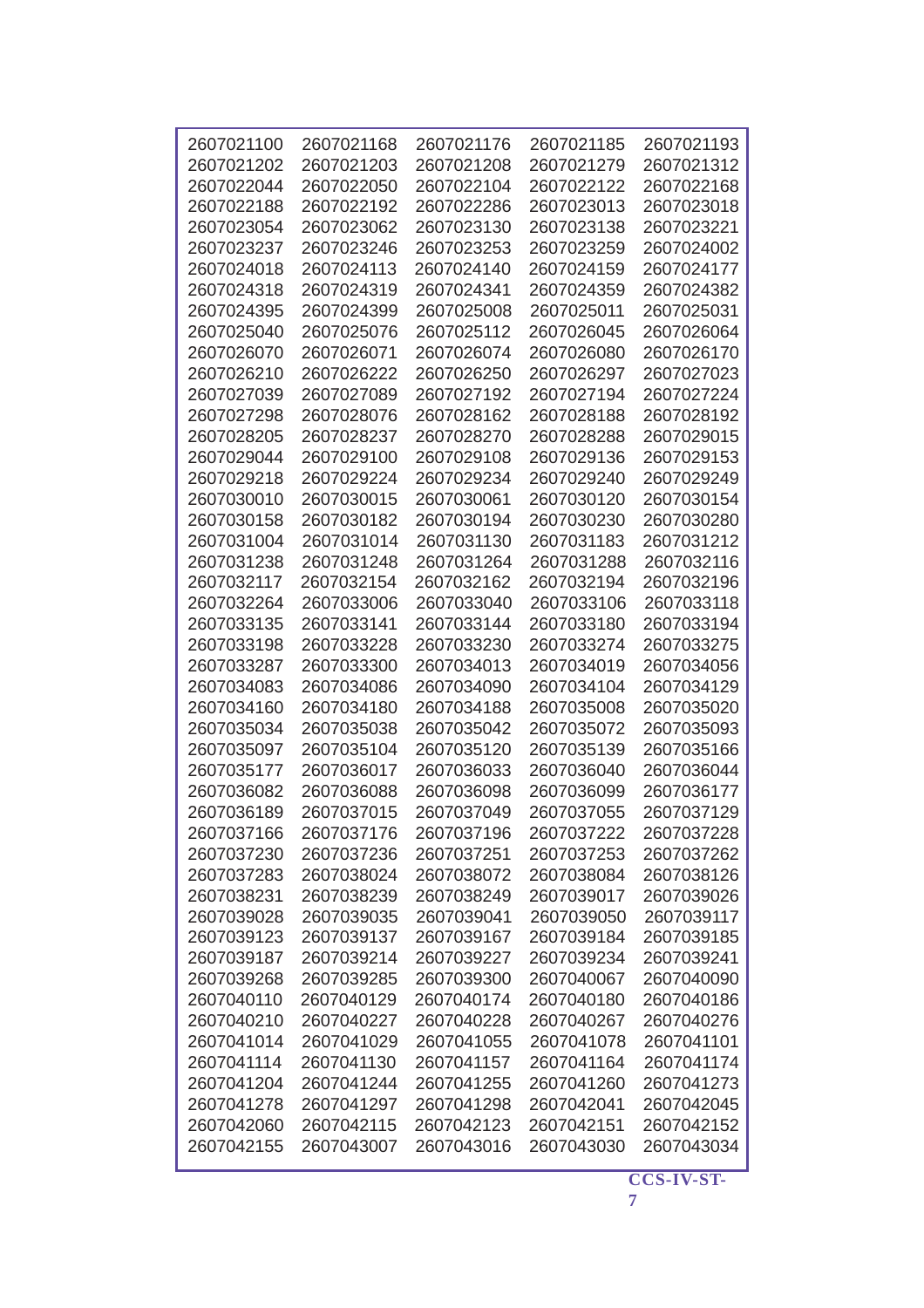| 2607043089 | 2607043114 | 2607043163 | 2607045032 | 2607045078 |
|------------|------------|------------|------------|------------|
| 2608007048 | 2608007115 | 2608010026 | 2608010177 | 2609001118 |
| 2609002047 | 2609002050 | 2609003047 | 2609004230 | 2609007034 |
| 2609008039 | 2609008043 | 2609008199 | 2609010122 | 2609010290 |
| 2609011119 | 2609012002 | 2610007003 | 2610009018 | 2610014180 |
| 2610015299 | 2610016182 | 2610016189 | 2610017108 | 2610017272 |
| 2610019198 | 2610029048 | 2612001032 | 2612001188 | 2612001241 |
| 2612001298 | 2612002058 | 2612002174 | 2612003121 | 2612004097 |
| 2612005186 | 2612008111 | 2612009050 | 2612009120 | 2612011137 |
| 2612012096 | 2613001169 | 2613006122 | 2614001275 | 2614002176 |
| 2614003011 | 2614003154 | 2614004162 | 2614005093 | 2614005120 |
| 2614005178 | 2614006356 | 2614007177 | 2614009026 | 2614011048 |
| 2614012112 | 2614012132 | 2614013162 | 2614014222 | 2614015042 |
| 2614016132 | 2614017289 | 2614018150 | 2614018218 | 2614018230 |
| 2614020133 | 2614021011 | 2614021013 | 2616001034 | 2616002014 |
| 2616002154 | 2616002202 | 2616003218 | 2616003234 | 2616004036 |
| 2616004077 | 2616004094 | 2616004110 | 2616005044 | 2616005127 |
| 2616005131 | 2616005194 | 2701001097 | 2701002040 | 2701006015 |
| 2701008043 | 2701008369 | 2701009040 | 2701015110 | 2701015321 |
| 2701016184 | 2701018046 | 2701018226 | 2701021079 | 2701024002 |
| 2701024020 | 2701024104 | 2701026286 | 2701030115 | 2701030144 |
| 2701033013 | 2701034008 | 2701035022 | 2701038032 | 2701041290 |
| 2701046159 | 2702005180 | 2703002094 | 2703002182 | 2703002262 |
| 2703003156 | 2703009160 | 2703015039 | 2703015040 | 2703018094 |
| 2705001250 | 2705003068 | 2705011016 | 2705015123 | 2706006076 |
| 2706007005 | 2706012258 | 2706016140 | 2707013111 | 2707032241 |
| 2710004012 | 2710016055 | 2710018185 | 2710021195 | 2710021220 |
| 2713001066 | 2801003017 | 2801006327 | 2801008105 | 2801008205 |
| 2801009042 | 2801011060 | 2801013194 | 2801013355 | 2801014093 |
| 2801017010 | 2801017196 | 2801017228 | 2801020140 | 2801021026 |
| 2801022225 | 2801024011 | 2801028131 | 2801031053 | 2801032011 |
| 2801032088 | 2801032199 | 2801034233 | 2801036146 | 2801037114 |
| 2801038062 | 2801042010 | 2801042075 | 2801043266 | 2801047016 |
| 2801047058 | 2801051080 | 2801055340 | 2801061242 | 2801061338 |
| 2801062082 | 2801063036 | 2801064037 | 2801065015 | 2801066084 |
| 2801067141 | 2801071143 | 2801072221 | 2801075114 | 2801076009 |
| 2802003146 | 2802017132 | 2803012256 | 2804010040 | 2805001039 |
| 2805003189 | 2805004112 | 2805004230 | 2805008299 | 2805010026 |
| 2805020076 | 2805021118 | 2806012110 | 2806019245 | 2808009116 |
| 2813004160 | 2813007256 | 2901015024 | 2901017116 | 2901020206 |
| 2901031014 | 2902002262 | 2902003105 | 2902009088 | 2902011330 |
| 2902013176 | 2902018244 | 2902020120 | 2902022190 | 2902023046 |
| 2902026371 | 2902027144 | 2902029069 | 2904002240 | 2904004107 |
| 2904007042 | 2904009033 | 2904013074 | 2904014023 | 2904015090 |
| 2904016089 | 2904017086 | 2904020116 | 2904023244 | 2904024067 |
| 2904027054 | 2904031102 | 2904035052 | 2904035297 | 2904037057 |
| 2904040001 | 2905005176 | 2905017123 | 2905019126 | 2905020288 |
| 2906019160 | 2906023084 | 2907003381 | 2907004197 | 2907005072 |
| 2907005161 | 2907010124 | 2907012018 | 2907013279 | 2907015179 |
|            |            |            |            |            |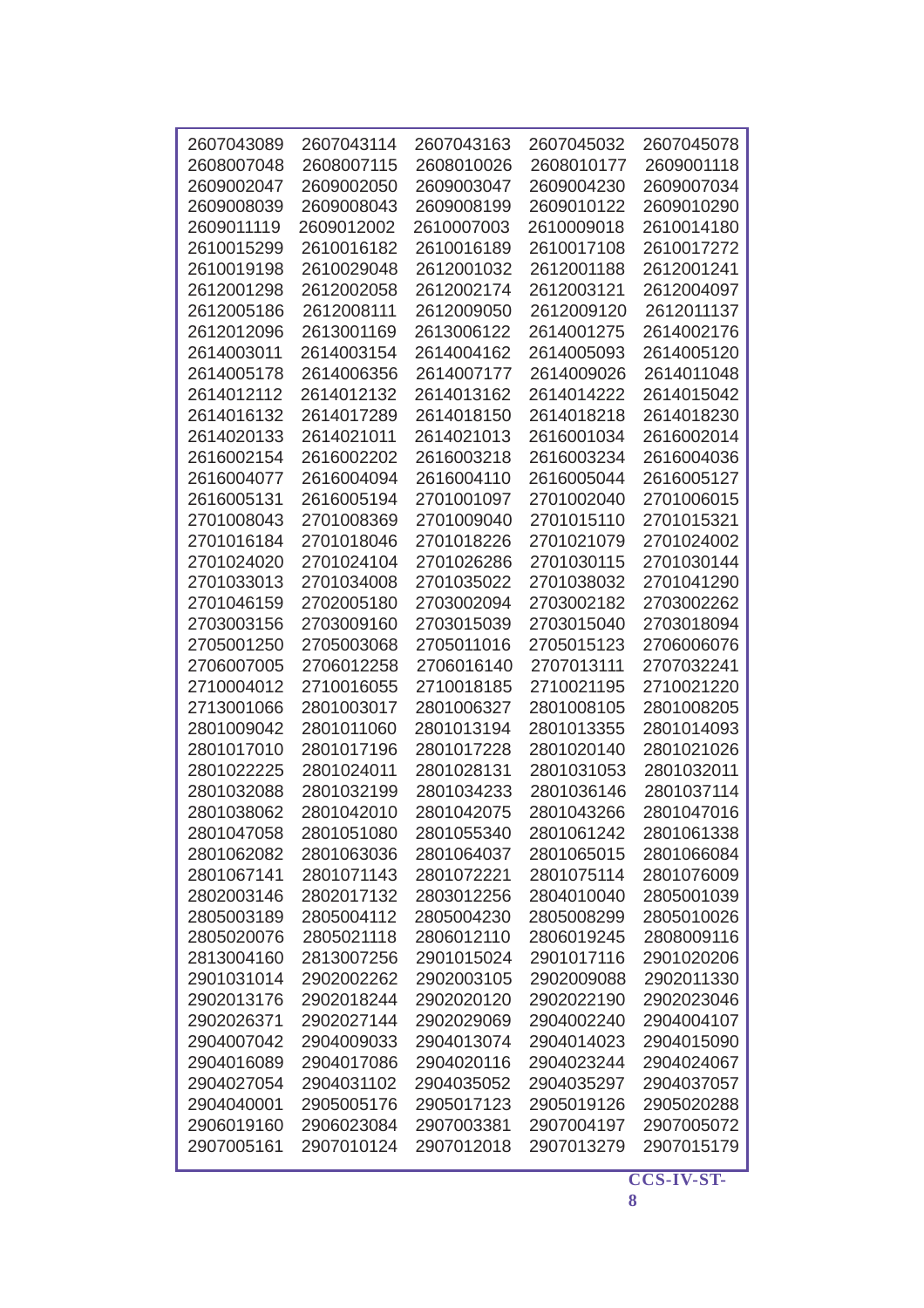| 2907018099 | 2907024223 | 2907027202 | 2907028388 | 3001001047 |
|------------|------------|------------|------------|------------|
| 3001012028 | 3001012267 | 3001016337 | 3001017118 | 3001020029 |
| 3001021045 | 3001022083 | 3002004284 | 3003016129 | 3003017262 |
| 3101002120 | 3101011150 | 3101022012 | 3101028020 | 3101029204 |
| 3101033214 | 3103001205 | 3103007192 | 3103013238 | 3103017072 |
| 3103017212 | 3103018170 | 3103020074 | 3104002179 | 3105005075 |
| 3201007206 | 3201014205 | 3202001020 | 3202011177 | 3203008068 |
| 3204006118 | 3207012064 | 3208011044 |            |            |

## **Notes:-**

- 1. Mere inclusion of Register Numbers of candidates will not imply that his/her candidature has been fully considered for Original Certificate Verification/ Counselling.
- 2. The candidates whose Register Numbers are found in the above list have been admitted provisionally to the Original Certificate Verification and Counselling based on the particulars furnished by them in their online application, scanned documents uploaded by the candidates through e-Seva Centres, overall Rank obtained by them in the Written Examination and with reference to the rule of reservation of appointments and number of vacancies.
- 3. The admission of candidates to Original Certificate Verification and Counselling is provisional, subject to verification and acceptance of their claim in their online applications such as Age,Gender, Educational Qualification ,Technical qualification,Community , PSTM etc., If any of their claims are found to be false or incorrect, their provisional admission to Original Certificate Verification and Counselling will be cancelled and they will not be admitted to the next stage of selection.
- 4. The candidates whose register numbers are not found in the above list have not been admitted to the Original Certificate Verification and Counselling for this post.
- 5. After verification of original Certificates , the eligible candidates alone are admitted for Counselling to be held on the same day itself.
- 6. Candidates can download their Notice for admission to Original Certificate Verification and Counselling from the Commission's Website and should attend the Certificate Verification and Counselling with the relevant documents in Original on the prescribed Date and Time without fail. Candidates who have failed to attend Certificate Verification and Counselling on the scheduled date and time will not be considered for the next stage of selection.
- 7. Candidates who have been admitted for Original Certificate Verification and Counselling are hereby advised to watch daily the Commission's website regarding availability of vacancies which are hosted in the Commission's website at the end of Counselling everyday. The provisional admission of candidates to Original